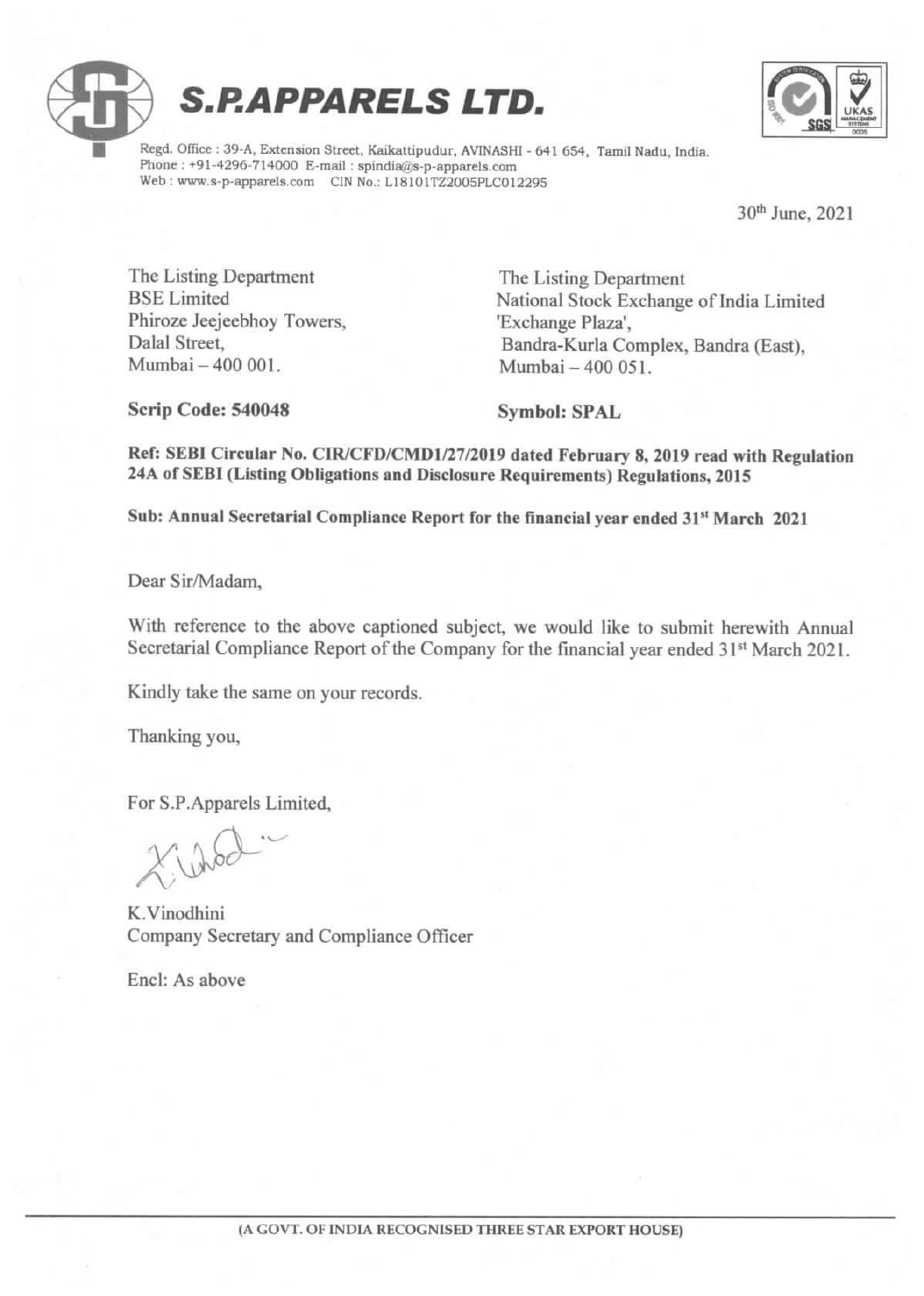*Monika*

**Company Secretary in Practice**



*5/299,* **Chellam Nagar, Gandhi Nagar Pos , Udumalpet, Tiruppur -64215 Phone: +91 9787730423 E-mail: monikanagaraajan@gmail.co**

## **Secretarial Compliance Report of** *MIs.* **S.P.Apparels Limited for the year ended** 31st **March 2021**

*[Pursuant* to *Regulation 24A of the SEBI(Usting Obligations and Disclosure Requirements) Regulations, 2015 read with SEBICircular No. ClR/CFD/CMD1/27/2019 dated 8th February 2019J*

**I, Monika Nagaraj (ACS 56121 / CP. No. 21059), Practicing Company Secretary, have examined:** 

- (a) all the documents and records made available to us and explanation provided by **M/s.S.P.Apparels Limited** (CIN: L18101TZ2005PLC012295) ("the listed entity"),
- (b) the filings/ submissions made by the listed entity to BSE Limited and National Stock Exchange of India Limited ("the stock exchanges"),
- (c) website of the listed entity
- (d) any other document / filing, as may be relevant, which has been relied upon to make this certification

for the year ended 31<sup>st</sup> March 2021 ("Review Period") in respect of compliance with the provisions of:

- (a) the Securities and Exchange Board of India Act, 1992 ("SEBI Act") and the Regulations, circulars, guidelines issued thereunder; and
- (b) the Securities Contracts (Regulation) Act, 1956 ("SCRA"), rules made thereunder and the Regulations, circulars, guidelines issued thereunder by the Securities and Exchange Board of India ("SEBI")

The specific Regulations as applicable to the listed entity, whose provisions and the circulars/ guidelines issued thereunder, have been examined, include: -

- (a) Securities and Exchange Board of India (Listing Obligations and Disclosure Requirements) Regulations, 2015
- (b) Securities and Exchange Board of India (Substantial Acquisition of Shares and Takeovers) Regulations, 2011
- (c) Securities and Exchange Board of India (Prohibition of Insider Trading) Regulations, 2015
- (d) Securities and Exchange Board of India (Registrars to an Issue and Share Transfer Agents) Regulations, 1993 regarding the Companies Act and dealing with client
- (e) Securities and Exchange Board of India (Depositories and Participants) Regulations, 2018 and other regulations as applicable.
- (f) circulars/ guidelines issued thereunder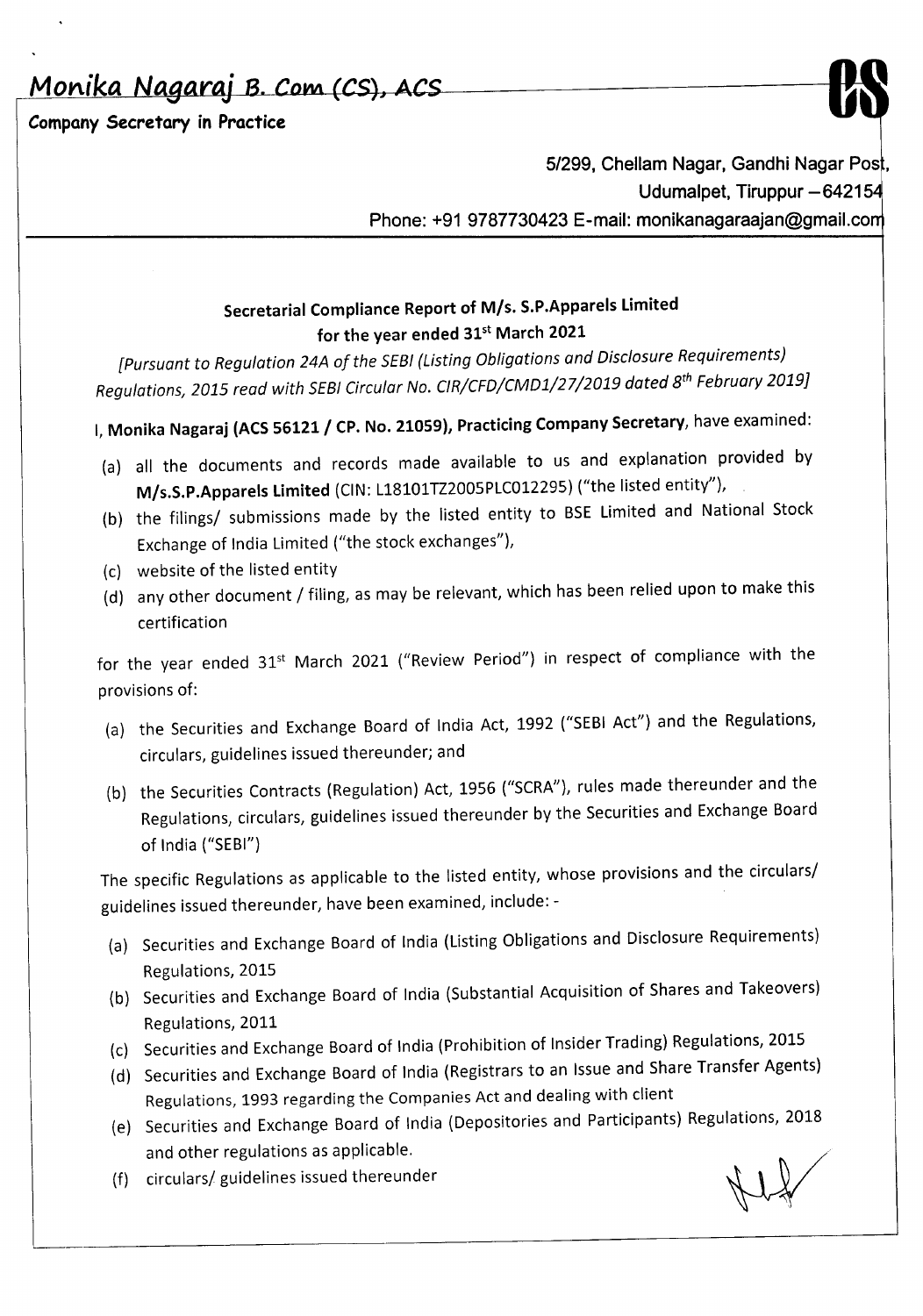*Monika Nagaraj B. Com (CS), ACS* 

Company Secretary in Practice



5/299, Chellam Nagar, Gandhi Nagar Post, Udumalpet, Tiruppur - 642154 Phone: +91 9787730423 E-mail: monikanagaraajan@gmail.com

and based on the above examination, I hereby report that, during the Review Period:

(a) The listed entity has complied with the provisions of the above Regulations and circulars/ guidelines issued thereunder, except in respect of matters specified below: -

| S.<br>No. | <b>Requirement</b><br>Compliance<br>(Regulation/Circulars/Guidelines<br>including specific clause)                                                                                                                                                                                                                            | Deviation                                                                                                                                                                     | <b>Observations/Remarks</b>                                                                                                                                                                                                                                                                                                                                                                                                                         |
|-----------|-------------------------------------------------------------------------------------------------------------------------------------------------------------------------------------------------------------------------------------------------------------------------------------------------------------------------------|-------------------------------------------------------------------------------------------------------------------------------------------------------------------------------|-----------------------------------------------------------------------------------------------------------------------------------------------------------------------------------------------------------------------------------------------------------------------------------------------------------------------------------------------------------------------------------------------------------------------------------------------------|
| 1.        | of<br>17(1)(a)<br>Regulation<br>Securities and Exchange Board<br>of India (Listing Obligations and<br>Requirements)<br>Disclosure<br>Regulations, 2015 stipulates<br>that the Board of Directors of<br>top 1000 listed entities shall<br>have atleast one Independent<br>Woman Director with effect<br>from $1st$ April 2020. | of<br>Board<br>The l<br>the<br>of<br>Directors<br>Company did<br>not<br>comprise of a Women<br>Independent Director<br>during the period<br>from 01.04.2020 to<br>01.09.2020. | has<br><b>The</b><br>Company<br>appointed Smt.H.Lakshmi<br>a Woman<br>Priya<br>as as<br>Independent Director on<br>2020.<br>2 <sup>nd</sup><br>September<br>the.<br>Accordingly,<br>composition of Board was<br>not in compliance with<br>$17(1)(a)$ of<br>Regulation<br>Securities and Exchange<br>Board of India (Listing<br>Obligations and Disclosure<br>Requirements)<br>Regulations, 2015 for the<br>period from 01.04.2020 to<br>01.09.2020. |

- (b) The listed entity has maintained proper records under the provisions of the above Regulations and circulars/ guidelines issued thereunder insofar as it appears from my examination of those records.
- (c) The following are the details of actions taken against the listed entity/ its promoters/ directors/ material subsidiaries either by SEBIor by Stock Exchanges *(including under the Standard Operating Procedures issued by SEB/ through various circulars)* under the aforesaid Acts/ Regulations and circulars/ guidelines issued thereunder: